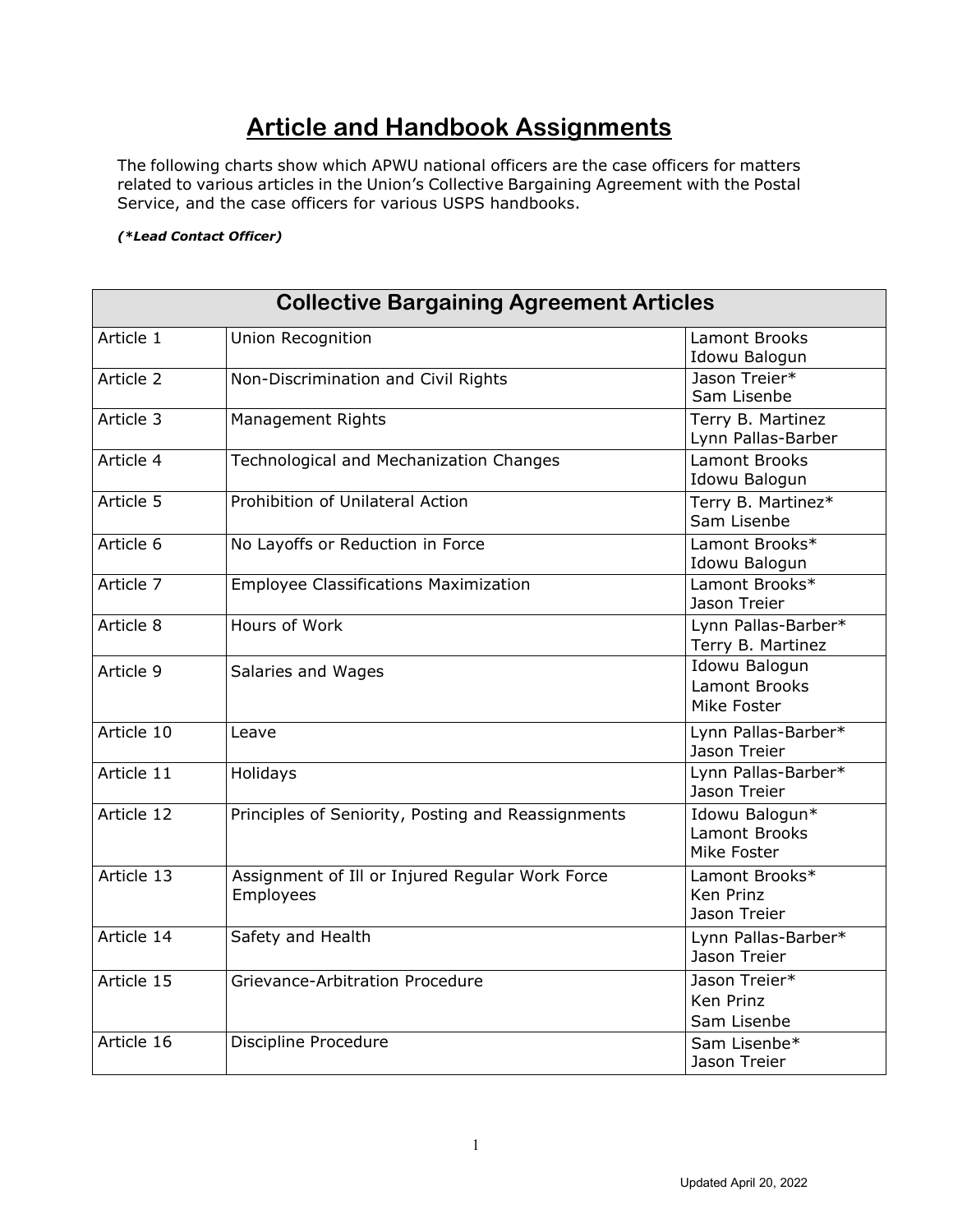| Article 17              | Representation                                          | Sam Lisenbe                                                    |
|-------------------------|---------------------------------------------------------|----------------------------------------------------------------|
| Article 18              | No Strike                                               | Terry B. Martinez<br>Lamont Brooks                             |
| Article 19              | <b>Handbooks and Manuals</b>                            | (See Handbooks &<br>Manuals Chart Below)                       |
| Article 20              | Parking                                                 | <b>Ken Prinz</b><br>Lynn Pallas-Barber                         |
| Article 21              | <b>Benefit Plans</b>                                    | Ken Prinz*<br>Lynn Pallas-Barber<br>Judy Beard<br>Jason Treier |
| Article 22              | <b>Bulletin Boards</b>                                  | Ken Prinz*<br>Lynn Pallas-Barber                               |
| Article 23              | Rights of Union Officials to Enter Postal Installations | Lamont Brooks*<br>Jason Treier                                 |
| Article 24              | Employees on Leave with Regard to Union Business        | Lynn Pallas-Barber*<br>Jason Treier                            |
| Article 25              | Higher Level Assignments                                | Mike Foster*<br>Jason Treier<br>Sam Lisenbe                    |
| Article 26              | Uniforms & Work Clothes                                 | Lamont Brooks*<br>Ken Prinz<br>Jason Treier                    |
| Article 27              | <b>Employee Claims</b>                                  | Sam Lisenbe*<br>Kenneth Prinz                                  |
| Article 28              | <b>Employer Claims</b>                                  | Sam Lisenbe                                                    |
| Article 29              | Limitation on Revocation Of OF-346                      | Mike Foster*<br>Sam Lisenbe                                    |
| Article 30              | Local Implementation                                    | Lamont Brooks*<br>Idowu Balogun<br>Mike Foster                 |
| Article 31              | Union-Management Cooperation                            | Sam Lisenbe                                                    |
| Article 32<br>Section 1 | Subcontracting-General Principles                       | Mike Foster*<br>Lamont Brooks*<br>Terry B. Martinez*           |
| Article 32<br>Section 2 | Motor Vehicle - Highway Movement of the Mail            | Mike Foster                                                    |
| Article 33              | Promotions                                              | Mike Foster*<br>Sam Lisenbe<br>Jason Treier                    |
| Article 34              | Work and/or Time Standards                              | Lamont Brooks*<br>Terry B. Martinez                            |
| Article 35              | Alcohol and Drug Recovery Programs                      | Ken Prinz*<br>Sam Lisenbe                                      |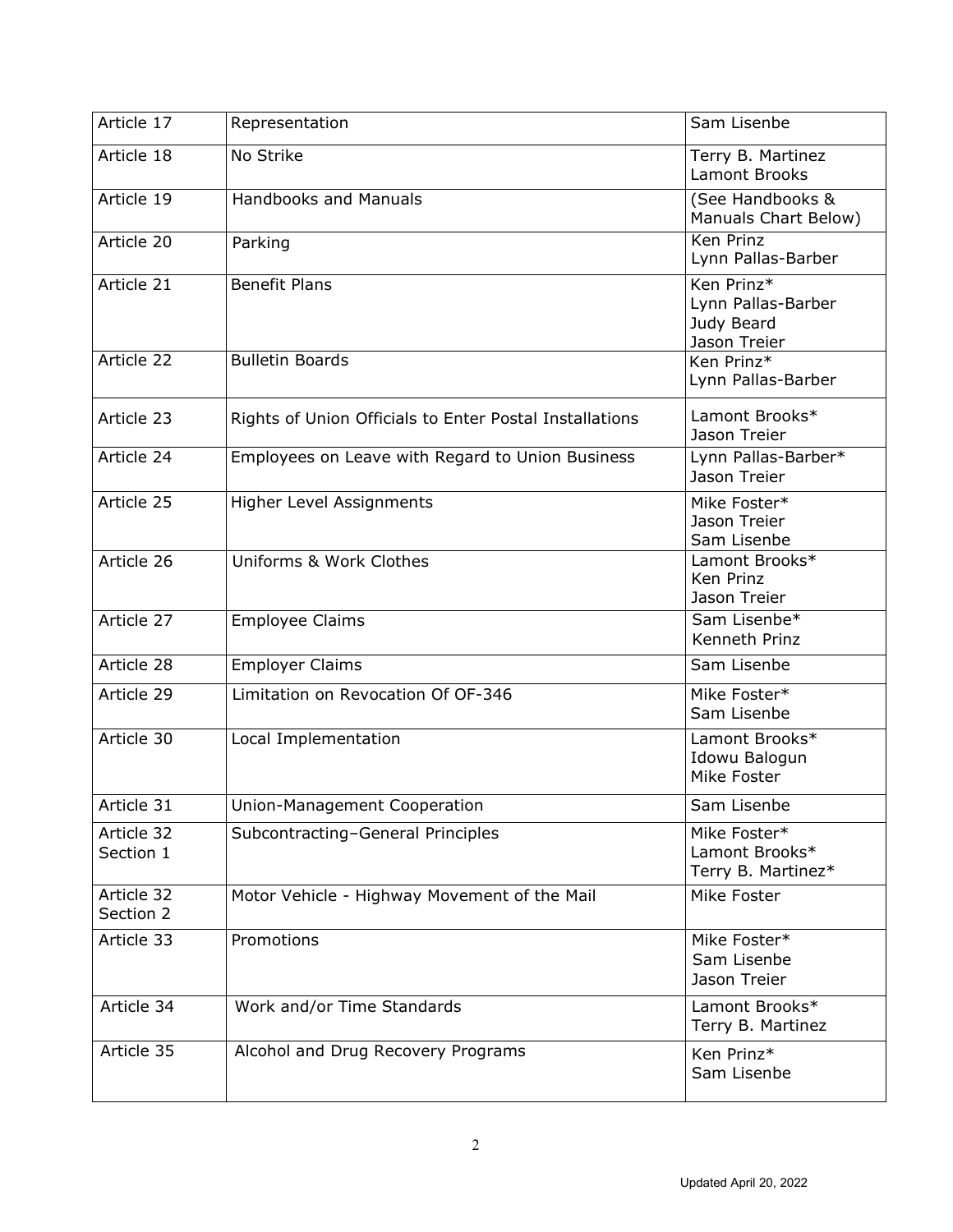| Article 36 | <b>Credit Unions and Travel</b> | Terry B. Martinez*<br>Lynn Pallas-Barber |
|------------|---------------------------------|------------------------------------------|
| Article 37 | Clerk Craft                     | Lamont Brooks                            |
| Article 38 | Maintenance Craft               | Idowu Balogun                            |
| Article 39 | Motor Vehicle Craft             | Mike Foster                              |
| Article 40 | <b>Operating Services Craft</b> | Stephen R. Brooks                        |
| Article 41 | <b>Material Support Craft</b>   | Stephen R. Brooks                        |
| Article 42 | <b>Energy Shortages</b>         | Terry B. Martinez<br>Sam Lisenbe         |
| Article 43 | Separability and Duration       | Lamont Brooks<br>Jason Treier            |

| <b>Handbook and Manual Assignments</b> |                                                     |                                                                         |
|----------------------------------------|-----------------------------------------------------|-------------------------------------------------------------------------|
| AS-504                                 | <b>Space Requirements</b>                           | Terry B. Martinez<br>Lynn Pallas-Barber                                 |
| $AS-705$                               | Field Guide - Contract Postal Units                 | Sam Lisenbe                                                             |
| AS-707                                 | <b>USPS Procurement</b>                             | Sam Lisenbe                                                             |
| AS-707A                                | <b>Contracting Vehicle Maintenance</b>              | Mike Foster                                                             |
| AS-707B                                | Contracting Vehicle Washing and Polishing           | Mike Foster                                                             |
| <b>AS-707F</b>                         | <b>Contracting For Contract Postal Units</b>        | Sam Lisenbe                                                             |
| DM-101                                 | <b>Mail Classification</b>                          | Sam Lisenbe                                                             |
| DM-102                                 | <b>Bulk Mail Acceptance</b>                         | Sam Lisenbe                                                             |
| DM-103                                 | Penalty Mail                                        | Sam Lisenbe                                                             |
| DM-201                                 | <b>Express Mail Services</b>                        | Sam Lisenbe                                                             |
| DM-901                                 | Registered Mail                                     | Sam Lisenbe                                                             |
| $E-31$                                 | Registry Operation Systems Guidelines               | Sam Lisenbe                                                             |
| APWU EL-201                            | Position Descriptions, Bargaining Unit Positions    | Idowu Balogun<br>Lynn Pallas-Barber<br>Mike Foster                      |
| EL-301                                 | Guidelines for Processing Personnel Action          | Lynn Pallas-Barber*<br>Idowu Balogun<br>Mike Foster                     |
| <b>BQnet (EL-303)</b>                  | Qualification Standards - Bargaining Unit Positions | Idowu Balogun<br>Lynn Pallas-Barber<br>Mike Foster<br>Stephen R. Brooks |
| EL-304                                 | MSS - Maintenance Selection System Handbook         | Idowu Balogun                                                           |
| EL-307                                 | Guidelines on Reasonable Accommodations             | Sam Lisenbe*<br>Jason Treier                                            |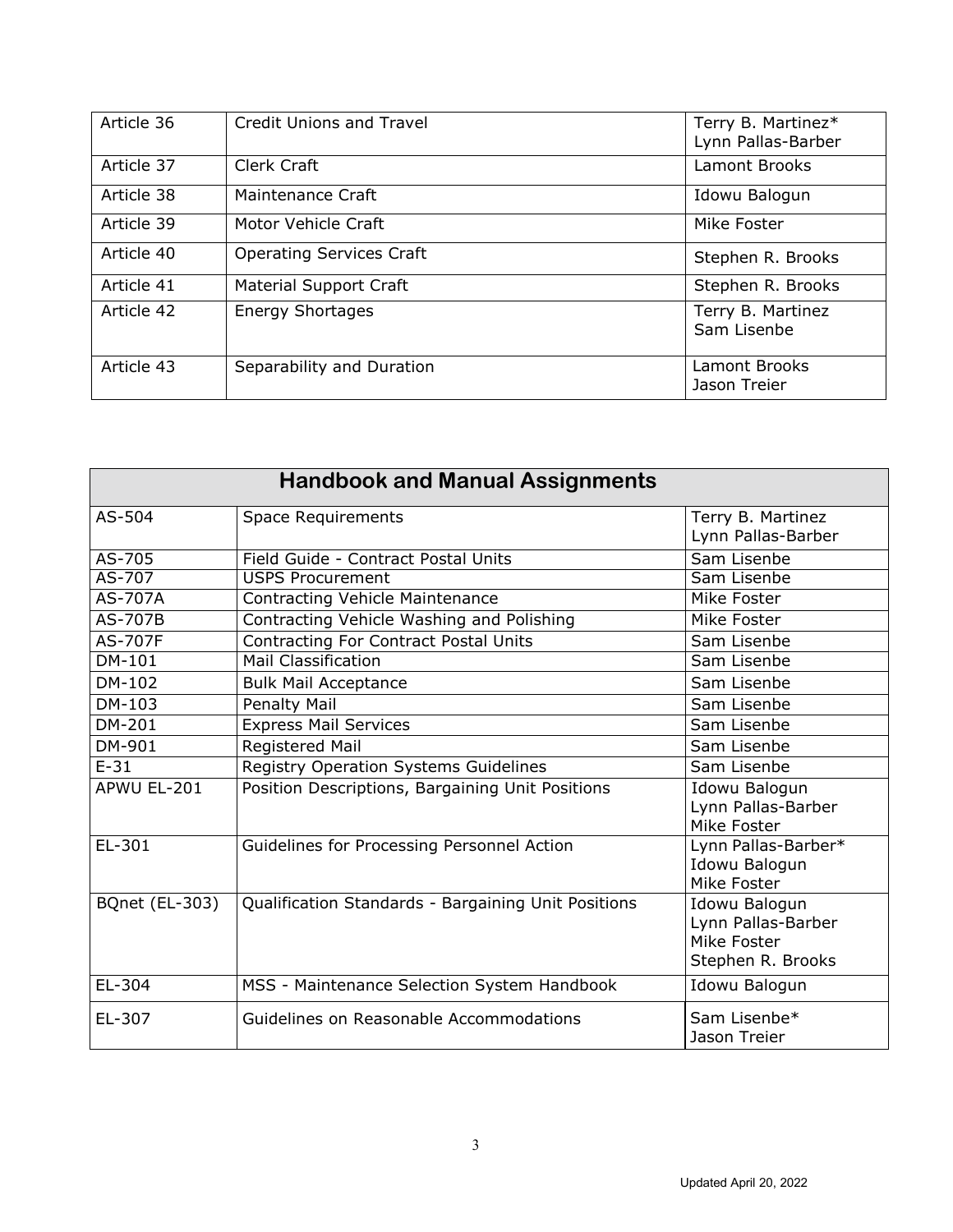| EL-312   | <b>Employment and Placement</b>                                             | Lamont Brooks*<br>Idowu Balogun<br>Mike Foster                  |
|----------|-----------------------------------------------------------------------------|-----------------------------------------------------------------|
| EL-313   | Welcome to The Postal Service                                               | Terry B. Martinez<br>Lynn Pallas-Barber                         |
| EL-314   | You and the USPS                                                            | Terry B. Martinez<br>Lynn Pallas-Barber                         |
| EL-505   | Injury Compensation Procedures for Control<br>Offices/Points                | Sam Lisenbe*<br>Jason Treier                                    |
| EL-506   | Civil Service Disability                                                    | Sam Lisenbe*<br>Jason Treier                                    |
| EL-601   | Employee Suggestion Program (Ideas Program)                                 | Sam Lisenbe<br>Jason Treier                                     |
| EL-602   | Food Service Operation                                                      | Terry B. Martinez<br>Lynn Pallas-Barber                         |
| EL-604   | Guide for Handling MSPB Cases                                               | Idowu Balogun*<br>Sam Lisenbe                                   |
| EL-606   | Supervisor's Guide to The Employee Suggestion<br>Program                    | Idowu Balogun<br>Sam Lisenbe                                    |
| EL-701   | Orientation and Craft Skill Training                                        | Lynn Pallas-Barber*<br>Sam Lisenbe<br>Ken Prinz<br>Jason Treier |
| EL-801   | Supervisor's Safety Handbook                                                | Jason Treier*<br>Lynn Pallas-Barber                             |
| $EL-803$ | Maintenance Employee's Guide to Safety                                      | Jason Treier                                                    |
| EL-804   | Safe Driver Program                                                         | Mike Foster*<br>Lynn Pallas-Barber<br>Jason Treier              |
| EL-806   | Health and Medical Service (Plus Supplement: CPR<br>Booklet)                | Terry B. Martinez<br>Sam Lisenbe                                |
| EL-809   | Guidelines for Local Joint Labor-Management Safety<br>and Health Committees | Lynn Pallas-Barber*<br>Jason Treier                             |
| EL-811   | Accident Report User's Guide                                                | Lynn Pallas-Barber*<br>Jason Treier                             |
| EL-812   | Employee Awareness - Hazardous Materials                                    | Mike Foster*<br>Jason Treier<br>Lynn Pallas-Barber              |
| EL-814   | Postal Employee's Guide to Safety                                           | Lynn Pallas-Barber*<br>Jason Treier                             |
| EL-921   | Supervisor's Guide to Handling Grievances                                   | Sam Lisenbe<br>Jason Treier                                     |
| $F-2$    | <b>Functional Management</b>                                                | Sam Lisenbe*<br>Jason Treier                                    |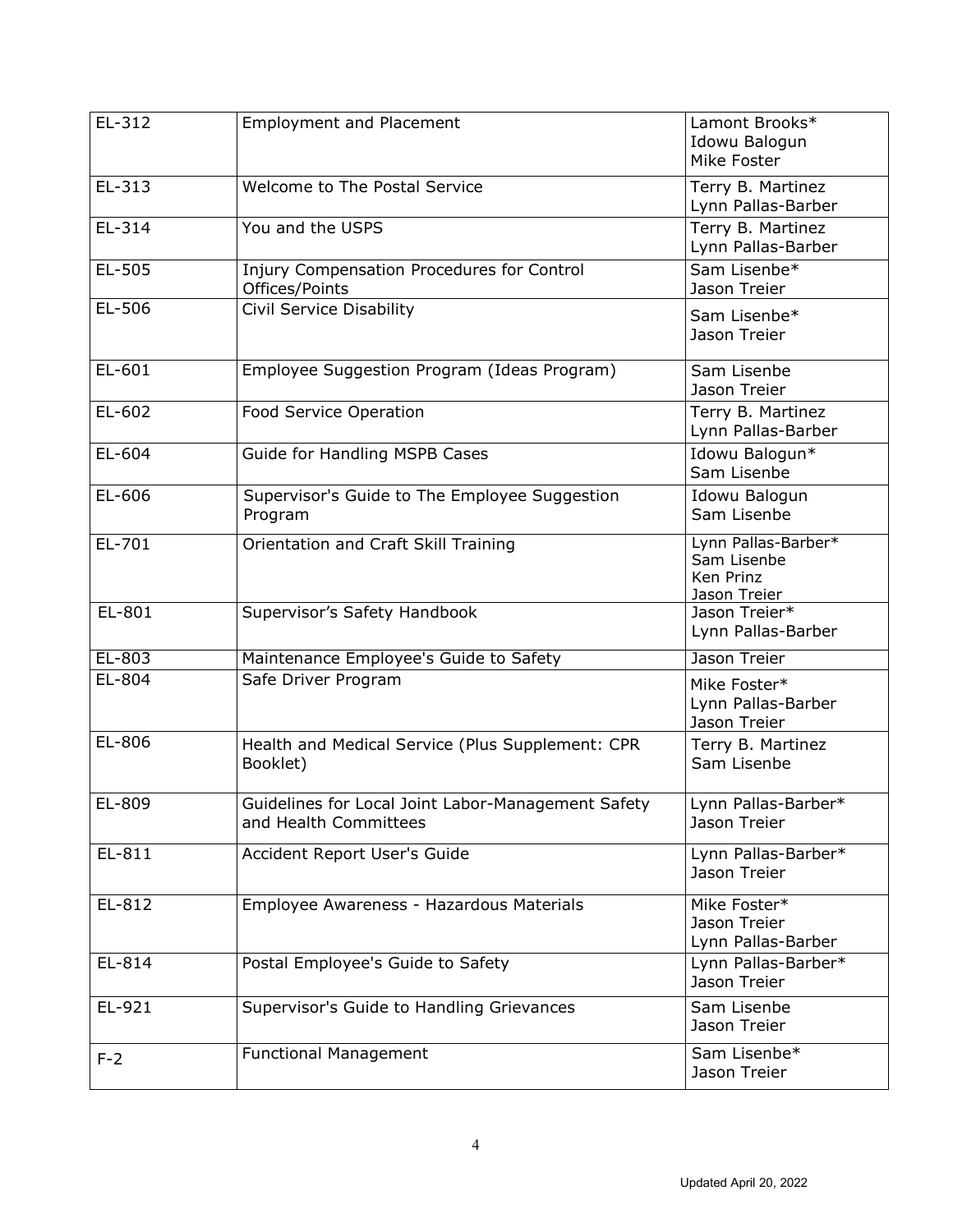| $F-4$            | Examination of Postmaster's Accounting Transactions                               | Sam Lisenbe                                   |
|------------------|-----------------------------------------------------------------------------------|-----------------------------------------------|
| $F-7$            | Revenue/Cost Analysis Studies and Tests at First and<br>Second Class Post Offices | Sam Lisenbe                                   |
| $F-15$           | <b>Travel and Relocation</b>                                                      | Terry B. Martinez<br>Lynn Pallas-Barber       |
| $F-16$           | <b>Account Receivables Policies</b>                                               | Sam Lisenbe                                   |
| $F-12$ (F-15C)   | <b>Relocation Guidelines</b>                                                      | Terry B. Martinez<br>Lynn Pallas-Barber       |
| $F-21$           | Time and Attendance (TACS)                                                        | Lamont Brooks*<br>Jason Treier                |
| $F-101$          | <b>Field Accounting Procedures</b>                                                | Sam Lisenbe                                   |
| $F-401$          | Supervisor's Guide to Scheduling and Premium Pay                                  | Terry B. Martinez<br>Lynn Pallas-Barber       |
| $M-5$            | Schemes: Construction, Assignment, Training and<br>Proficiency                    | Lynn Pallas-Barber                            |
| $M-28$           | Vehicle Management Accounting System<br>Microcomputer Operating Instructions      | Mike Foster                                   |
| $M-32$           | Management Operating Data System for Mod 1 Offices                                | Sam Lisenbe                                   |
| $M-39$           | Management of Delivery Service                                                    | Sam Lisenbe                                   |
| $M-41$           | City Delivery Carriers Duties and Responsibilities                                | Sam Lisenbe                                   |
| $M-60$           | Origin Destination Information System (ODIS)                                      | Lynn Pallas-Barber                            |
| $M-61$           | Origin Destination Information System Data Collection<br>Procedures               | Lynn Pallas-Barber                            |
| <b>MS Series</b> | All Handbooks                                                                     | Idowu Balogun<br>Lynn Pallas-Barber           |
| <b>MS-47</b>     | Housekeeping - Postal Facilities                                                  | Idowu Balogun                                 |
| PO-101           | Postal Service Operated Retail Facilities Discontinuance<br>Guide                 | Sam Lisenbe                                   |
| PO-102           | Retail Vending Operational and Marketing Program                                  | Sam Lisenbe                                   |
| PO-201           | <b>Philatelic Center Operations</b>                                               | Sam Lisenbe                                   |
| PO-401           | Manual Distribution Operating Guidelines                                          | Lynn Pallas-Barber                            |
| PO-402-T         | Scheme Training - Instructors' Guide                                              | Lynn Pallas-Barber                            |
| PO-406-A         | Flats Sorting Machines (FSM 881) Guidelines                                       | Lynn Pallas-Barber                            |
| PO-408           | Developing and Implementing Area Mail Processing                                  | Idowu Balogun<br>Mike Foster<br>Lamont Brooks |
| PO-410           | Mail Processing Operating Plan Guidelines                                         | Lynn Pallas-Barber                            |